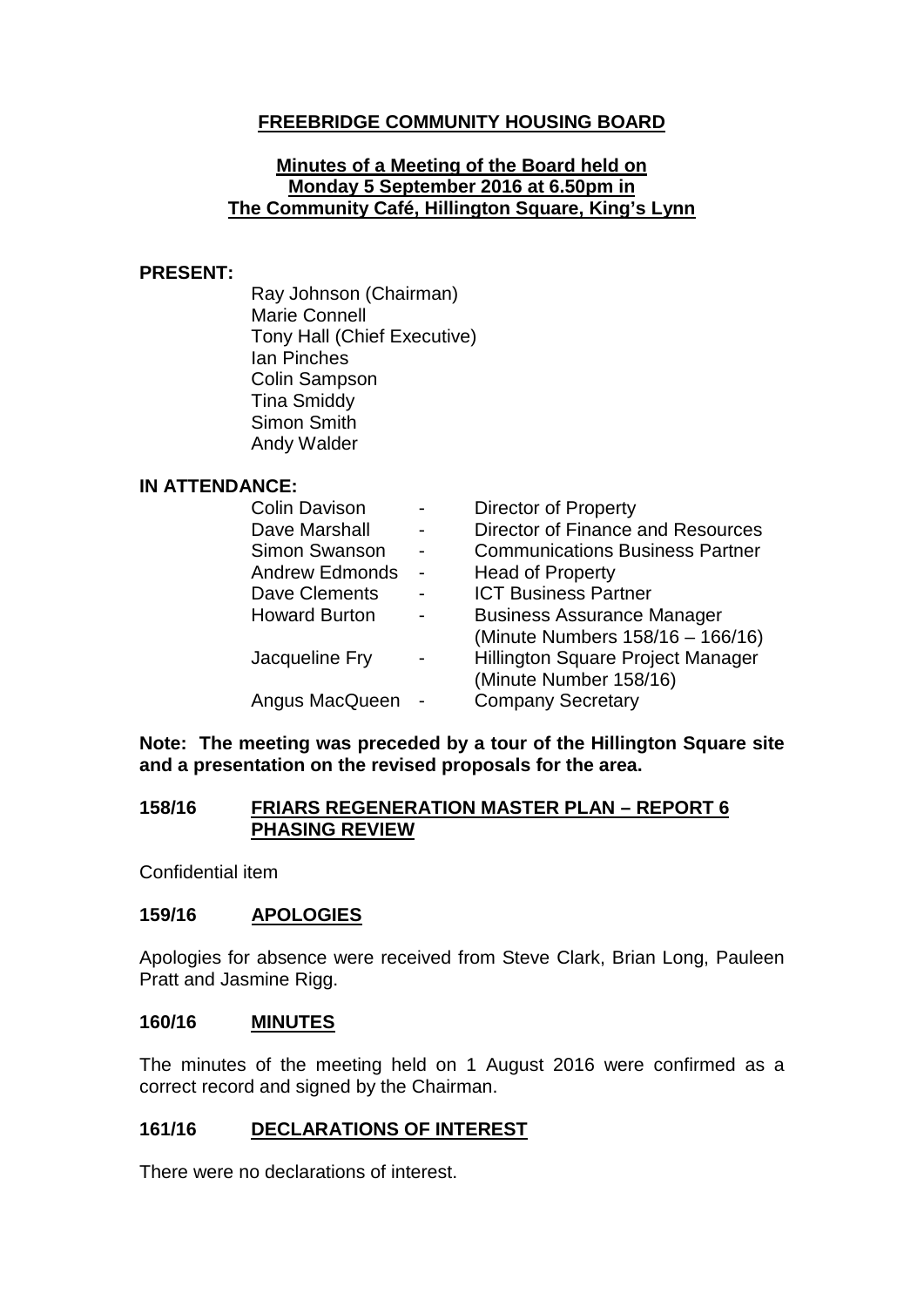# **162/16 CHAIRMAN'S UPDATE**

The Chairman said that he had not had his usual weekly meetings with the Chief Executive, owing to the Chief Executive being on annual leave. However, he advised of the following:

- He had attended the Stars of West Norfolk Award ceremony on 2 September. This had been an excellent event.
- He had attended the Thornage Hall fete on 4 September. He had spoken with their Chair, Ted Hare, who had expressed his gratitude for the support received from Freebridge.

# **163/16 MANAGEMENT TEAM UPDATE**

A written update from the Management Team had been previously circulated and was noted by the Board.

The written update covered the following issues:

- Development Sites
- Meeting with the Department for Communities and Local Government
- Peer Review with the Broads Authority
- Meeting with Trowers and Hamlins
- Energy Grant
- Tenant Panel Facilitation
- Out and About Visits

The Board was pleased to note the following aspects of the update in particular:

- the progress of the St Edmundsbury Road development; and
- the award of a Big Energy Saving Network grant of £5,000.

In addition to the update, the Chief Executive advised that Freebridge had been shortlisted for a "Community Citizens of the Year" Award, as part of the Safer Citizens Awards. This was in recognition of work with the Police in tackling anti-social behaviour.

### **164/16 REVIEW OF THE ASSET MANAGEMENT POLICY**

The Head of Property presented a report which reviewed the Asset Management Policy.

The Director of Property highlighted that the Board had had input into the development of the revised Policy through Time to Think sessions and away day discussion.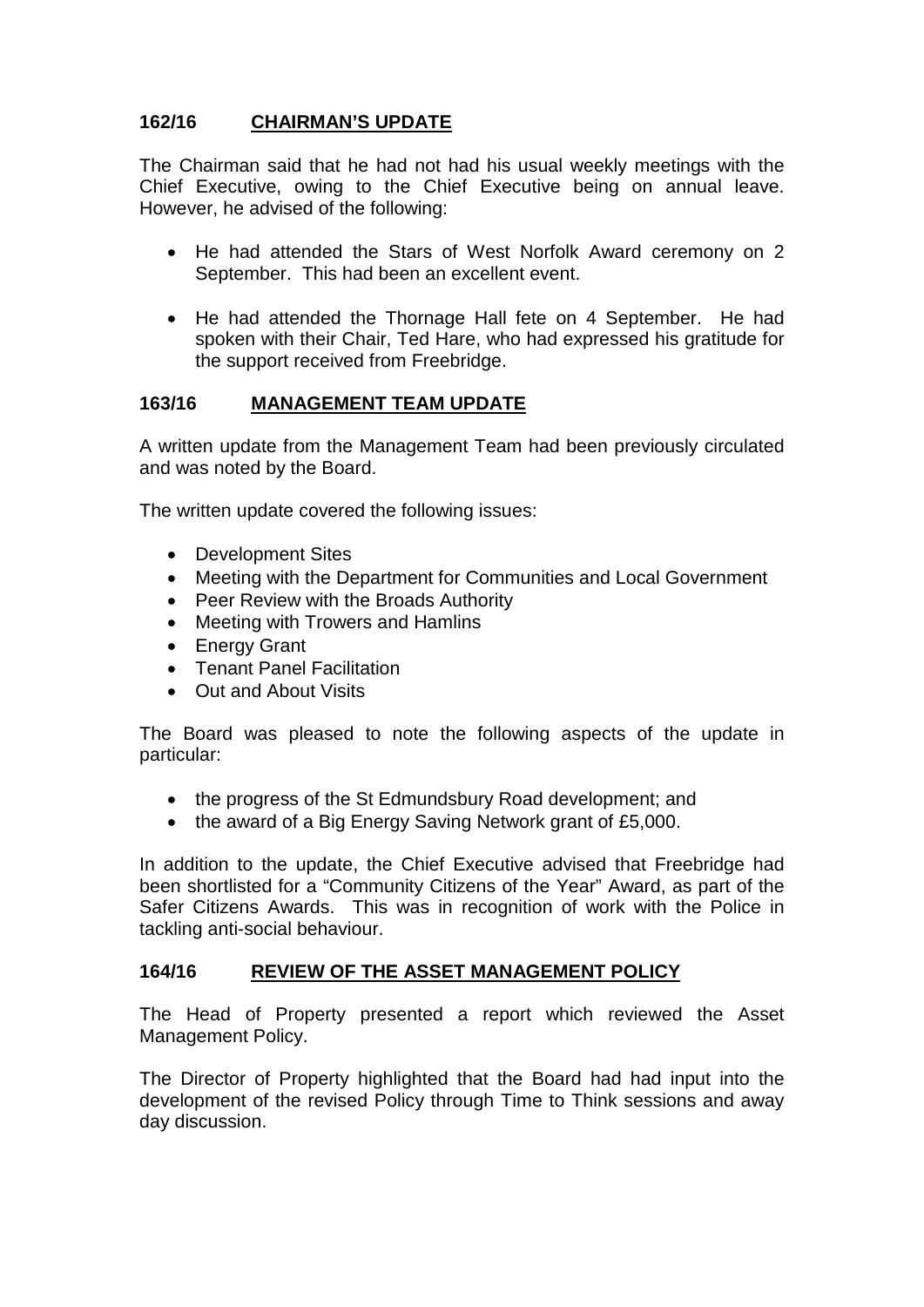In answer to a question, the Director of Property advised that some funding was already in place for proposed development, whilst other funding was applied for.

In response to a question, the Director of Property stated that the Board would receive updates on the implementation of the Policy via the quarterly Business Plan update reports.

The Director of Property said that the Policy had been written in a revised format, intended to be easier to read for people without technical knowledge. The Board supported this approach and was content that it should be used for other policy revisions.

**RESOLVED:** That the revised Asset Management Policy be approved, as presented.

## **165/16 BUSINESS IMPROVEMENT STRATEGY – OPERATING MODEL REVIEW**

Confidential item

### **166/16 VALUE FOR MONEY SELF-ASSESSMENT STATEMENT 2015/16**

The Business Assurance Manager presented the Value for Money Self-Assessment Statement 2015/16. This was an updated version of the document included within the Strategic Report section of the statutory accounts approved by the Board in August 2016. The updated version contained comparative performance information and unit cost details which had become available following the preparation of the Strategic Report. The updated version had also been placed into an inviting and attractive format.

**RESOLVED:** That the updated Value for Money Self-Assessment Statement 2015/16 be approved for publication and inclusion on the Freebridge website for tenant, public and other stakeholder access and information, and for submission to the Homes and Communities Agency.

# **167/16 PROCUREMENT APPROVAL/CONTRACT EXTENSION – COMMUNICATIONS INFRASTRUCTURE**

Confidential item

### **168/16 REVIEW OF THE DIGITAL INCLUSION POLICY**

The ICT Business Partner presented a report which reviewed the Digital Inclusion Policy. The ICT Business Partner explained that, as a result of the review of the Policy, it was suggested that it was now refocused onto digital engagement, and consequently renamed as the "Digital Engagement Policy".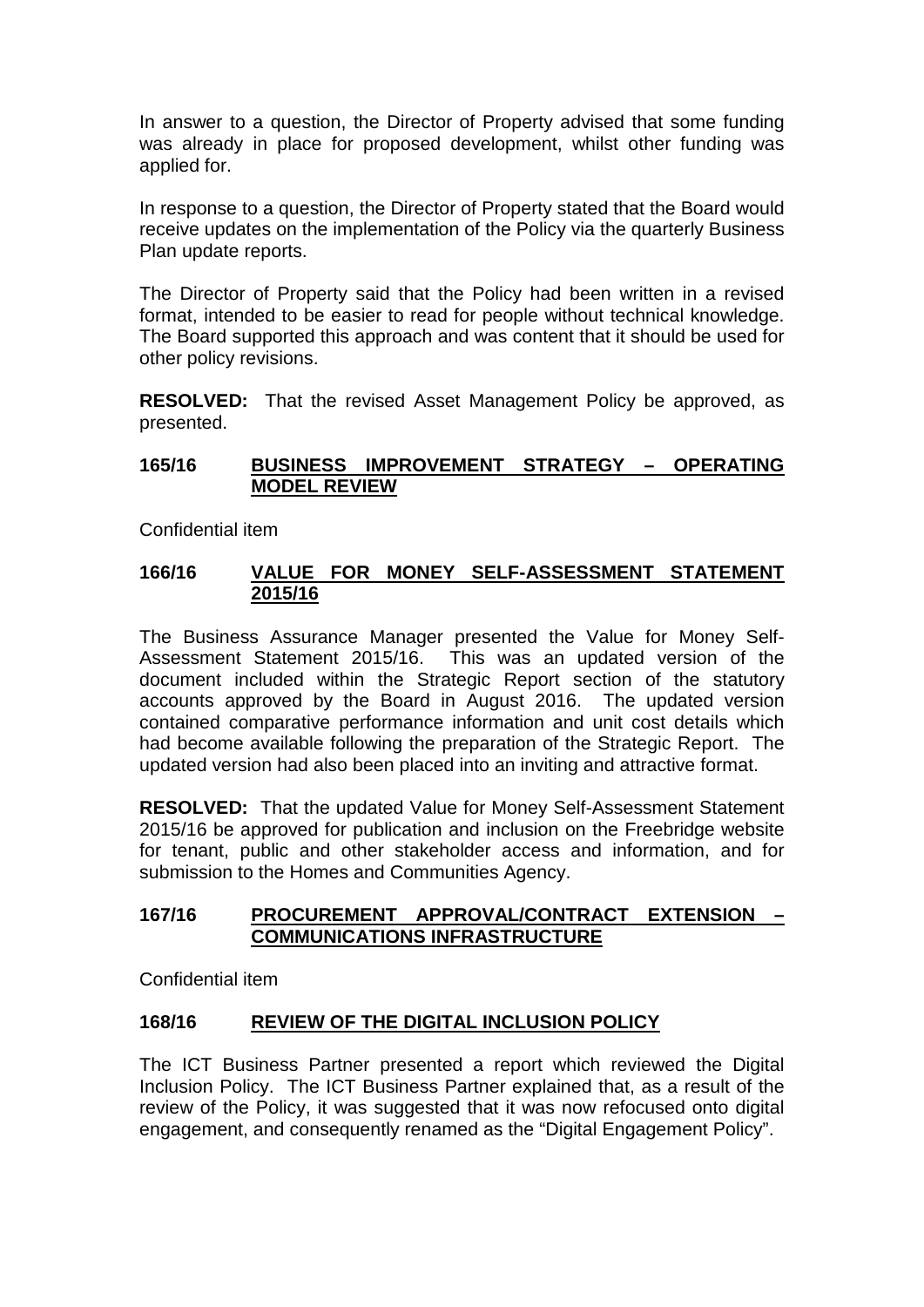A Board Member had submitted a question asking for clarification on the key changes in the revised Policy, and this had been answered in advance of the meeting.

In response to a question, the ICT Business Partner said that the intention of the Policy was to build on the methods of communication that tenants were able to use; traditional methods would still be available.

**RESOLVED:** That the revised Digital Engagement Policy be approved.

# **169/16 ANNUAL REPORT FOR TENANTS 2015/16**

The Communications Business Partner presented a report which sought approval for the Annual Report for Tenants 2015/16.

In answer to questions, the Communications Business Partner made the following points:

- The intention of the Annual Report was to be retrospective in nature. It appeared within the Streets Ahead magazine which included articles on upcoming plans. However, he would consider including a piece on looking ahead in future Annual Reports.
- He would consider whether the figures in the Annual Report could be made more meaningful.

**RESOLVED:** That the Annual Report for Tenants 2015/16 be approved for publishing to Freebridge's tenants.

### **170/16 CUSTOMER SATISFACTION POLICY**

The Communications Business Partner presented a report which introduced the new Customer Satisfaction Policy, as a replacement for the Customer Care and Customer Engagement Policies.

A Board Member had submitted a question regarding the level of resources to be allocated towards improving customer satisfaction, and this had been answered in advance of the meeting.

**RESOLVED:** That the Customer Satisfaction Policy be approved, as presented, in replacement of the Customer Care and Customer Engagement **Policies** 

# **171/16 RENEWAL OF LEASE AT THORNAGE – CAMPHILL COMMUNITIES, HOLT**

The Director of Property presented a report which sought approval to renew the lease and management agreement with Camphill Communities, Thornage Hall.

It was requested that it be arranged for the Board to visit Thornage Hall.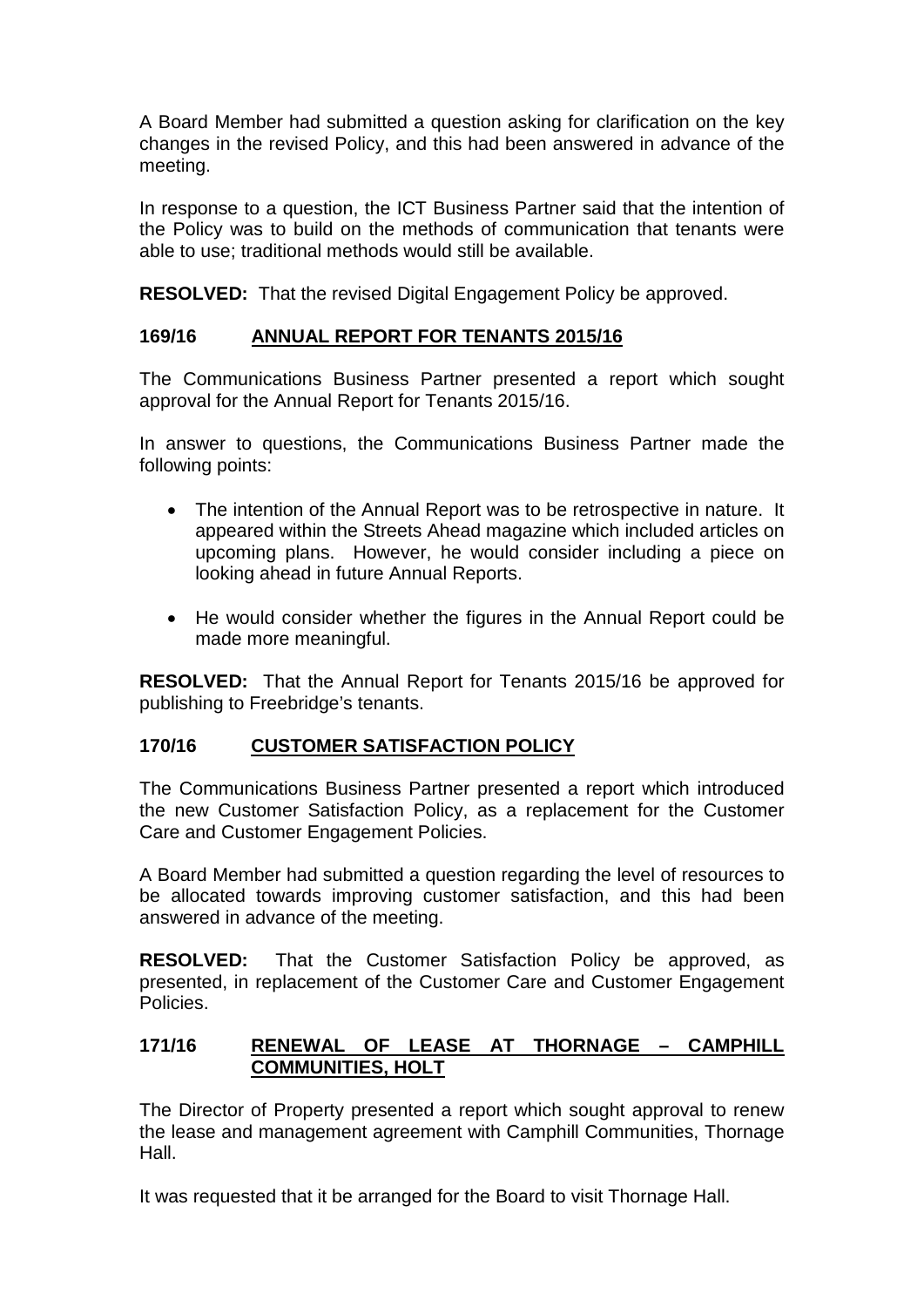**RESOLVED:** That the lease and management agreement at Thornage with Camphill Communities be renewed for six years.

# **172/16 APPLICATIONS TO LIFT AND GIVE CONSENT UNDER THE RURAL AREA COVENANT**

Confidential item

# **173/16 ANNUAL EQUALITY AND DIVERSITY IN RECRUITMENT AND TRAINING UPDATES**

The Communications Business Partner presented a report which provided an update on equality and diversity in recruitment, on actions undertaken to promote equality and diversity in recruitment, and on training and development during 2015-16.

A Board Member had submitted a question regarding diversity as an employer, and this had been answered in advance of the meeting.

In response to a question, the Communications Business Partner said that he would check whether Freebridge's monitoring of applicants for employment was in line with that required for the "Positive about Disabled People" accreditation.

In answer to a question, the Chief Executive stated that all employees were being encouraged to welcome diversity and to "be themselves" at work.

The Board noted the report.

### **174/16 INTRODUCTION OF PROCEDURE FOR STORES AND INVENTORY MANAGEMENT**

The Director of Property presented a report which introduced a procedure for stores and inventory management.

The Director of Property explained that the procedure was operational and, as such, would not normally be presented to the Board. However, this had been required by the internal auditors as a resolution for one of their findings.

In answer to a question, the Director of Property confirmed that a training programme would be put in place to embed the new procedure.

The Board noted the report.

### **175/16 URGENT ACTION TAKEN – OUT OF HOURS CONTRACT EXTENSION**

The Board noted a request for urgent action that had been approved, to extend the existing out of hours contract.